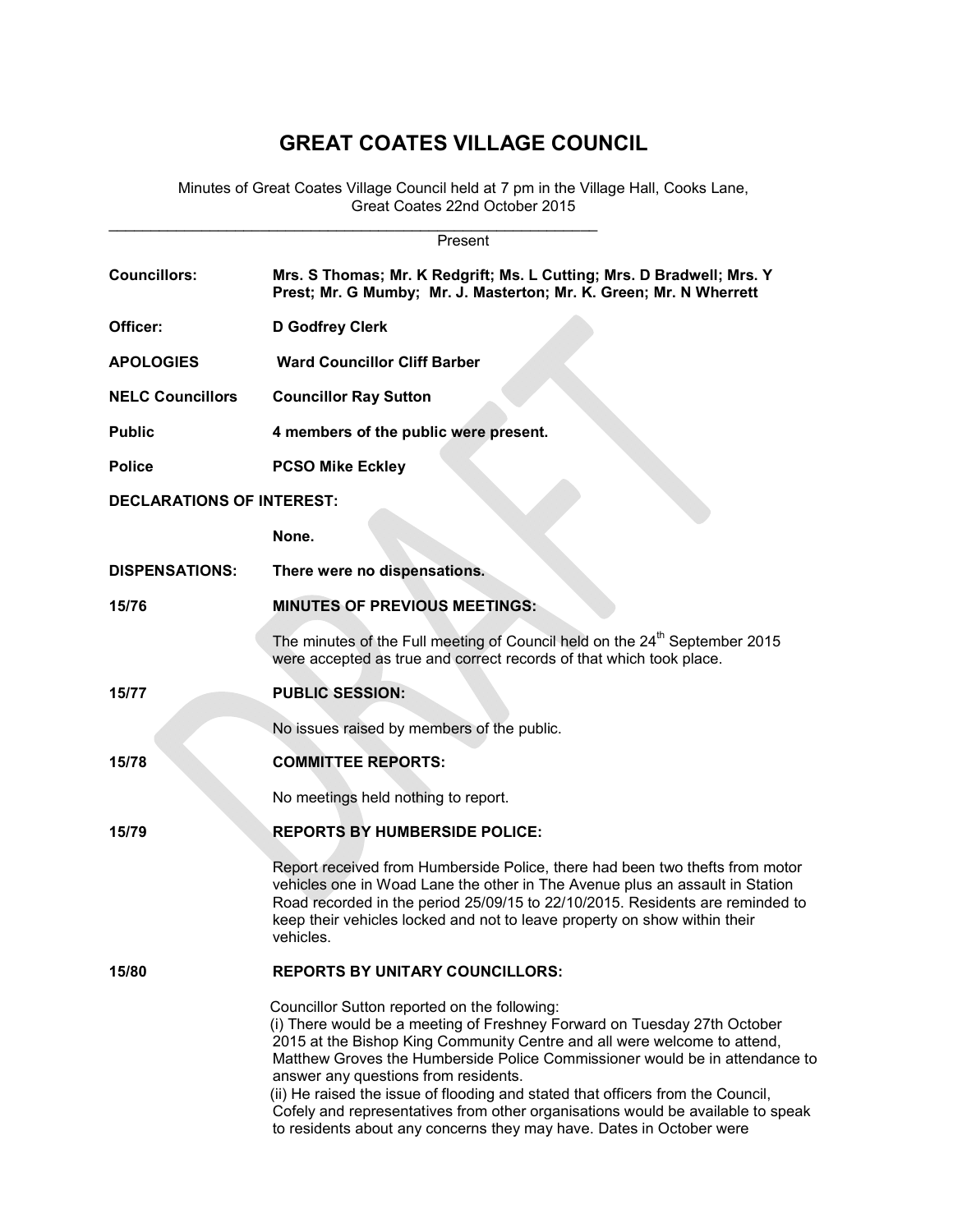|                                    | published in the Evening Telegraph.<br>(iii) He raised the issue of the War Memorial and gave an update on the position<br>to date this being that a meeting request had been forwarded to NELC and that<br>he and Ray Lawrance, who was also present at the meeting of Council, had<br>spoken to the press earlier that day and that contact would be made with Great<br>Coates Village Council to obtain any comment the Council wished add to<br>statements made. |
|------------------------------------|----------------------------------------------------------------------------------------------------------------------------------------------------------------------------------------------------------------------------------------------------------------------------------------------------------------------------------------------------------------------------------------------------------------------------------------------------------------------|
|                                    | Council thanked Councillor Sutton and Ray Lawrance for their support and<br>repeated their commitment to address the issue of the War Memorial as soon as<br>possible. A meeting had been requested with NELC but as yet no reply had been<br>received.                                                                                                                                                                                                              |
| 15/81                              | <b>REPORTS FROM REPRESENTATIVES TO OUTSIDE</b><br><b>ORGANISATIONS</b>                                                                                                                                                                                                                                                                                                                                                                                               |
|                                    | No meetings held nothing to report.                                                                                                                                                                                                                                                                                                                                                                                                                                  |
| 15/82                              | <b>PLANNING APPLICATIONS:</b>                                                                                                                                                                                                                                                                                                                                                                                                                                        |
|                                    | DM/0896/15/FUL Change of use from workshop to car sales, service and repair of<br>unit 1 Haven Light Industrial Estate, Gilbey Road, Grimsby no objections raised.                                                                                                                                                                                                                                                                                                   |
| 15/83                              | <b>CHRISTMAS EVENT UPDATE - VOLUNTEERS</b>                                                                                                                                                                                                                                                                                                                                                                                                                           |
|                                    | A meeting was to be held with members of the Great Coates Community Group<br>(GCCG) after the meeting of Council.                                                                                                                                                                                                                                                                                                                                                    |
| 15/84                              | APPLICATION FOR FREE USE OF THE VILLAGE HALL                                                                                                                                                                                                                                                                                                                                                                                                                         |
|                                    | An application was made by the GCCG for free use of the hall for an event that<br>was held on the 6th October in aid of Macmillan Support, a total of £77.69 had<br>been raised and GCCG had rounded this up to £100.                                                                                                                                                                                                                                                |
| <b>Proposed</b><br><b>Resolved</b> | That the hire fee for this event be cancelled.<br>The hire fee, invoice GCVH00376 be marked as no charge account satisfied. It<br>was further resolved that any further applications for free hire of the hall during<br>the next financial year would only be considered when reviewing the proposed<br>budget for 2016/17 in December 2015.                                                                                                                        |
| 15/85                              | <b>COMMUNITY ENGAGEMENT</b>                                                                                                                                                                                                                                                                                                                                                                                                                                          |
|                                    | The Chair requested that Councillors consider ways of involving the residents in<br>events involving the community and to submit any suggestions they may have for<br>discussion at future meetings.                                                                                                                                                                                                                                                                 |
| 15/86                              | <b>ACOUSTICS</b>                                                                                                                                                                                                                                                                                                                                                                                                                                                     |
|                                    | The Clerk advised that three quotes had been received from suppliers of acoustic<br>tiles and these had been circulated.                                                                                                                                                                                                                                                                                                                                             |
| <b>Proposed</b>                    | The quotes to be considered at the December meeting when reviewing the<br>proposed budget allocations for 2016/17.                                                                                                                                                                                                                                                                                                                                                   |
| <b>Resolved</b>                    | The proposal to review the acoustics problem and the costs involved in<br>December was approved.                                                                                                                                                                                                                                                                                                                                                                     |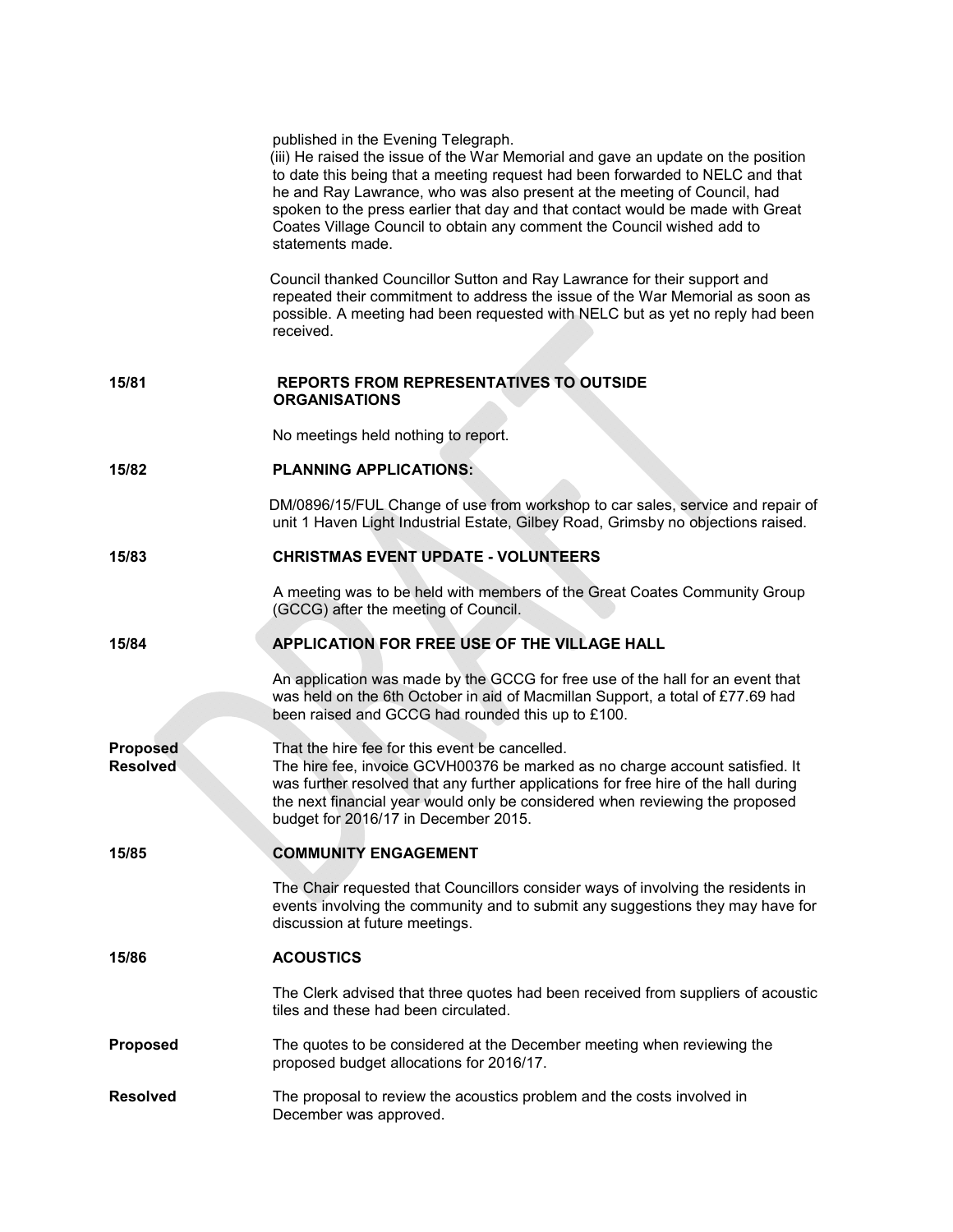| 15/87           | <b>REMEMBRANCE SUNDAY</b>                                                                                                                                                                                                                                                                                                                                |                                                                                                                                                                                                                                                                                                                                                                                                                                                                                                                                            |  |  |
|-----------------|----------------------------------------------------------------------------------------------------------------------------------------------------------------------------------------------------------------------------------------------------------------------------------------------------------------------------------------------------------|--------------------------------------------------------------------------------------------------------------------------------------------------------------------------------------------------------------------------------------------------------------------------------------------------------------------------------------------------------------------------------------------------------------------------------------------------------------------------------------------------------------------------------------------|--|--|
| Proposed        |                                                                                                                                                                                                                                                                                                                                                          | The Chair requested that approval be granted for the purchase of a wreath to be<br>presented at the service being held on the 8th November 2015 on behalf of the<br>residents.                                                                                                                                                                                                                                                                                                                                                             |  |  |
| <b>Resolved</b> | The proposal was approved.                                                                                                                                                                                                                                                                                                                               |                                                                                                                                                                                                                                                                                                                                                                                                                                                                                                                                            |  |  |
| 15/88           |                                                                                                                                                                                                                                                                                                                                                          | PRIVATE PROPERTY STORED IN THE VILLAGE HALL                                                                                                                                                                                                                                                                                                                                                                                                                                                                                                |  |  |
|                 |                                                                                                                                                                                                                                                                                                                                                          | The Clerk reported that following a Health and Safety check a number of tables<br>had been removed and disposed of due to their unsafe condition. At a later date<br>it was established that these items were private property that had been left in the<br>hall for some considerable amount of time without the authority of Council. There<br>was concern that other private property was being kept in the hall against the<br>conditions of hire that are in force and that these items were or could be a Health<br>and Safety risk. |  |  |
| <b>Proposed</b> | That any party that has private property stored in the hall, other than that<br>previously authorised by Council and duly minuted, be advised that it must be<br>removed by the next meeting of Council. Any property not removed will be dealt<br>with in accordance with the hall conditions which entitles the Council to dispose<br>of the property. |                                                                                                                                                                                                                                                                                                                                                                                                                                                                                                                                            |  |  |
| <b>Resolved</b> | The proposal was approved.                                                                                                                                                                                                                                                                                                                               |                                                                                                                                                                                                                                                                                                                                                                                                                                                                                                                                            |  |  |
| <b>Proposed</b> | That the issue of the private property disposed of under Health and Safety<br>concerns be dealt with by the Personnel Committee at their next meeting to be<br>held in November.                                                                                                                                                                         |                                                                                                                                                                                                                                                                                                                                                                                                                                                                                                                                            |  |  |
| <b>Resolved</b> |                                                                                                                                                                                                                                                                                                                                                          | The proposal was approved.                                                                                                                                                                                                                                                                                                                                                                                                                                                                                                                 |  |  |
| 15/89           |                                                                                                                                                                                                                                                                                                                                                          | <b>FINANCE REPORT</b>                                                                                                                                                                                                                                                                                                                                                                                                                                                                                                                      |  |  |
|                 | (i)                                                                                                                                                                                                                                                                                                                                                      | TO RECEIVE THE 2nd QUARTER FINANCE REPORT                                                                                                                                                                                                                                                                                                                                                                                                                                                                                                  |  |  |
|                 |                                                                                                                                                                                                                                                                                                                                                          | The clerk who is also the Responsible Finance Officer for the Council had<br>previously circulated details of the 2nd quarter financial report.                                                                                                                                                                                                                                                                                                                                                                                            |  |  |
| <b>Proposed</b> | That the details of the report be accepted as an accurate record of the financial<br>situation at the 2nd Quarter of 2015/16.                                                                                                                                                                                                                            |                                                                                                                                                                                                                                                                                                                                                                                                                                                                                                                                            |  |  |
| <b>Resolved</b> |                                                                                                                                                                                                                                                                                                                                                          | The financial report was accepted and signed by the Chair.                                                                                                                                                                                                                                                                                                                                                                                                                                                                                 |  |  |
|                 | (ii)                                                                                                                                                                                                                                                                                                                                                     | TO RECEIVE AN UPDATE ON FINANCE TO DATE BY THE CLERK                                                                                                                                                                                                                                                                                                                                                                                                                                                                                       |  |  |
|                 | The Clerk reported on the financial situation which continues to improve due to<br>the revenue generated by the Village Hall.                                                                                                                                                                                                                            |                                                                                                                                                                                                                                                                                                                                                                                                                                                                                                                                            |  |  |
|                 | (iii)                                                                                                                                                                                                                                                                                                                                                    | TO CONSIDER PURCHASE OF EQUIPMENT FOR THE HALL                                                                                                                                                                                                                                                                                                                                                                                                                                                                                             |  |  |
|                 |                                                                                                                                                                                                                                                                                                                                                          | The Clerk reported that there was a need to purchase additional tables<br>for the hall.                                                                                                                                                                                                                                                                                                                                                                                                                                                    |  |  |
| <b>Proposed</b> |                                                                                                                                                                                                                                                                                                                                                          | That 10 tables be purchased due to having to replace tables removed<br>due to Health and Safety concerns.                                                                                                                                                                                                                                                                                                                                                                                                                                  |  |  |